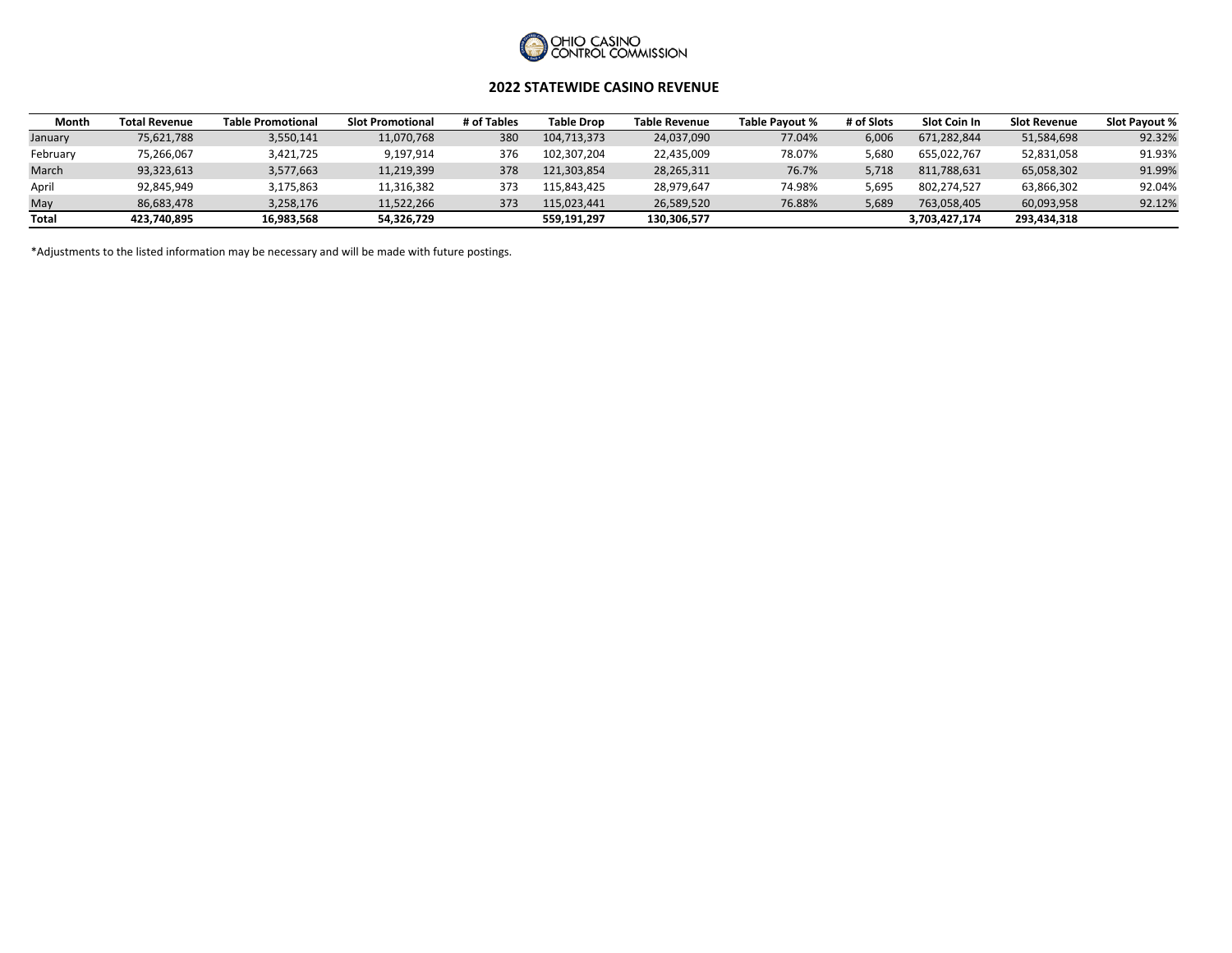

#### **2022 JACK CLEVELAND CASINO REVENUE**

| Month        | <b>Total Revenue</b> | <b>Table Promotional</b> | <b>Slot Promotional</b> | # of Tables | <b>Table Drop</b> | <b>Table Revenue</b> | Table Pavout % | # of Slots | Slot Coin In | <b>Slot Revenue</b> | Slot Pavout % |
|--------------|----------------------|--------------------------|-------------------------|-------------|-------------------|----------------------|----------------|------------|--------------|---------------------|---------------|
| January      | 18,296,850           | 1,315,140                | 2,291,747               | 119         | 38.926.614        | 7,884,790            | 79.74%         | L.015      | 137.537.091  | 10,412,060          | 92.43%        |
| February     | 20,174,525           | .,130,690                | 1,943,593               | 122         | 38,524,290        | 9,794,560            | 74.58%         | .044       | 132,897,490  | 10,379,965          | 92.19%        |
| March        | 24,534,228           | 1,161,155                | 2,288,593               | 124         | 42,641,967        | 11,338,685           | 73.41%         | 058        | 169.157.993  | 13,195,543          | 92.2%         |
| April        | 23,062,366           | L,370,065                | 2,301,245               | 119         | 41,288,878        | 9,820,980            | 76.21%         | .044       | 167.640.307  | 13,241,386          | 92.1%         |
| May          | 22,349,640           | 1,229,220                | 2,322,338               | 117         | 39,896,737        | 9,876,970            | 75.24%         | 1,032      | 159,661,003  | 12,472,670          | 92.19%        |
| <b>Total</b> | 108,417,609          | 6,206,270                | 11,147,516              |             | 201,278,486       | 48,715,985           |                |            | 766,893,884  | 59,701,624          |               |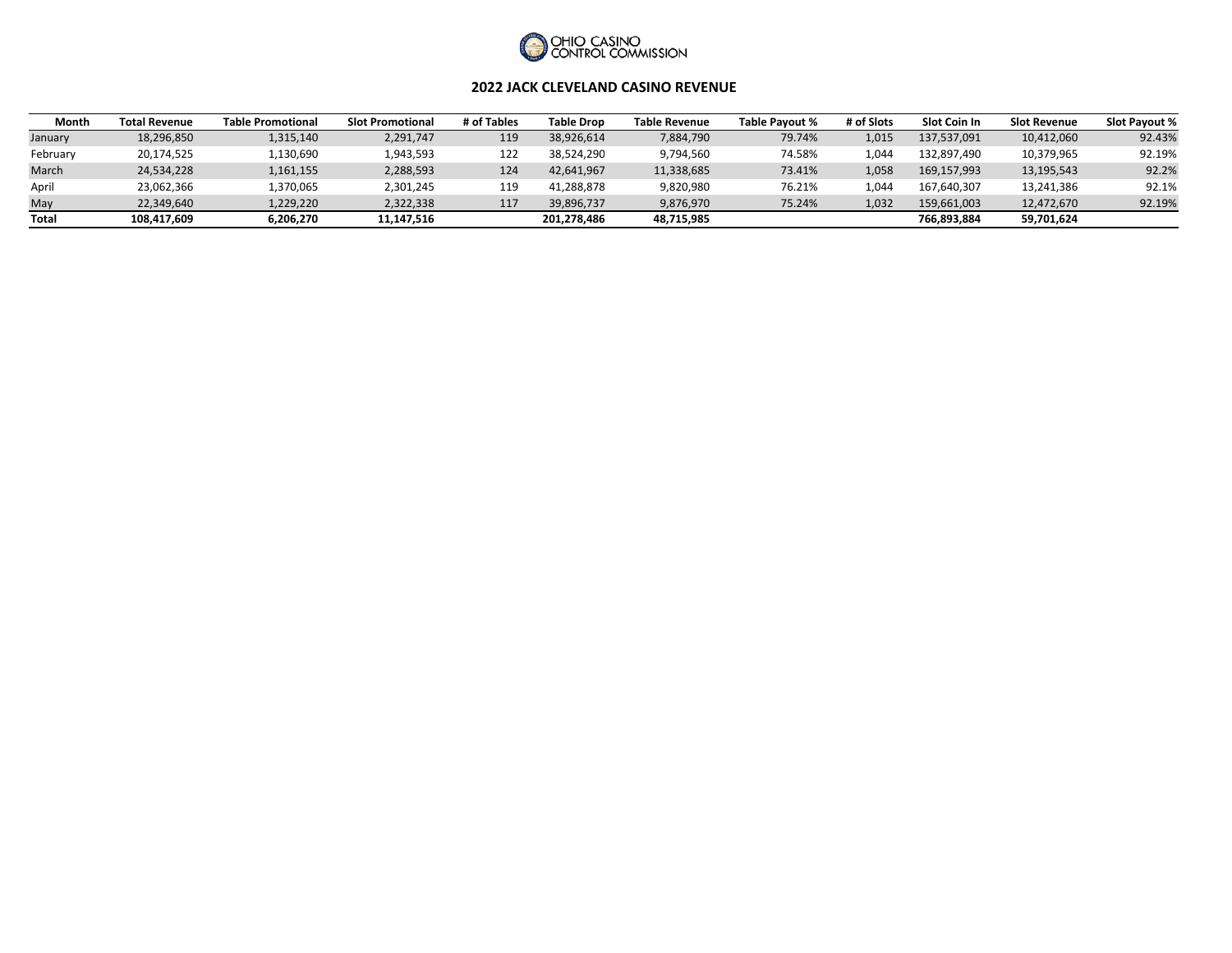

#### **2022 HOLLYWOOD COLUMBUS CASINO REVENUE**

| Month        | <b>Total Revenue</b> | <b>Table Promotional</b> | <b>Slot Promotional</b> | # of Tables | <b>Table Drop</b> | <b>Table Revenue</b> | Table Pavout % | # of Slots | Slot Coin In  | <b>Slot Revenue</b> | <b>Slot Pavout %</b> |
|--------------|----------------------|--------------------------|-------------------------|-------------|-------------------|----------------------|----------------|------------|---------------|---------------------|----------------------|
| January      | 19,956,949           | 635,305                  | 3,488,672               | 90          | 24.039.065        | 5,632,657            | 76.57%         | 2.106      | 192.826.046   | 14,324,292          | 92.57%               |
| February     | 18,424,423           | 675,550                  | 3,183,150               |             | 23,896,248        | 3,773,014            | 84.21%         | .761       | 191,320,420   | 14,651,409          | 92.34%               |
| March        | 23,424,303           | 645,720                  | 3,729,578               | 90          | 29,119,071        | 6,017,748            | 79.33%         | 761        | 228,517,071   | 17,406,555          | 92.38%               |
| April        | 24,337,485           | 690,045                  | 3,732,846               | 90          | 29.341.359        | 6,496,601            | 77.86%         | .761       | 231.072.948   | 17,840,884          | 92.28%               |
| May          | 21.958.400           | 655.895                  | 3.675.238               | 90          | 27.418.425        | 6.007.176            | 78.09%         | 761        | 210.752.590   | 15,951,224          | 92.43%               |
| <b>Total</b> | 108,101,560          | 3,302,515                | 17,809,484              |             | 133,814,168       | 27,927,196           |                |            | 1,054,489,075 | 80,174,364          |                      |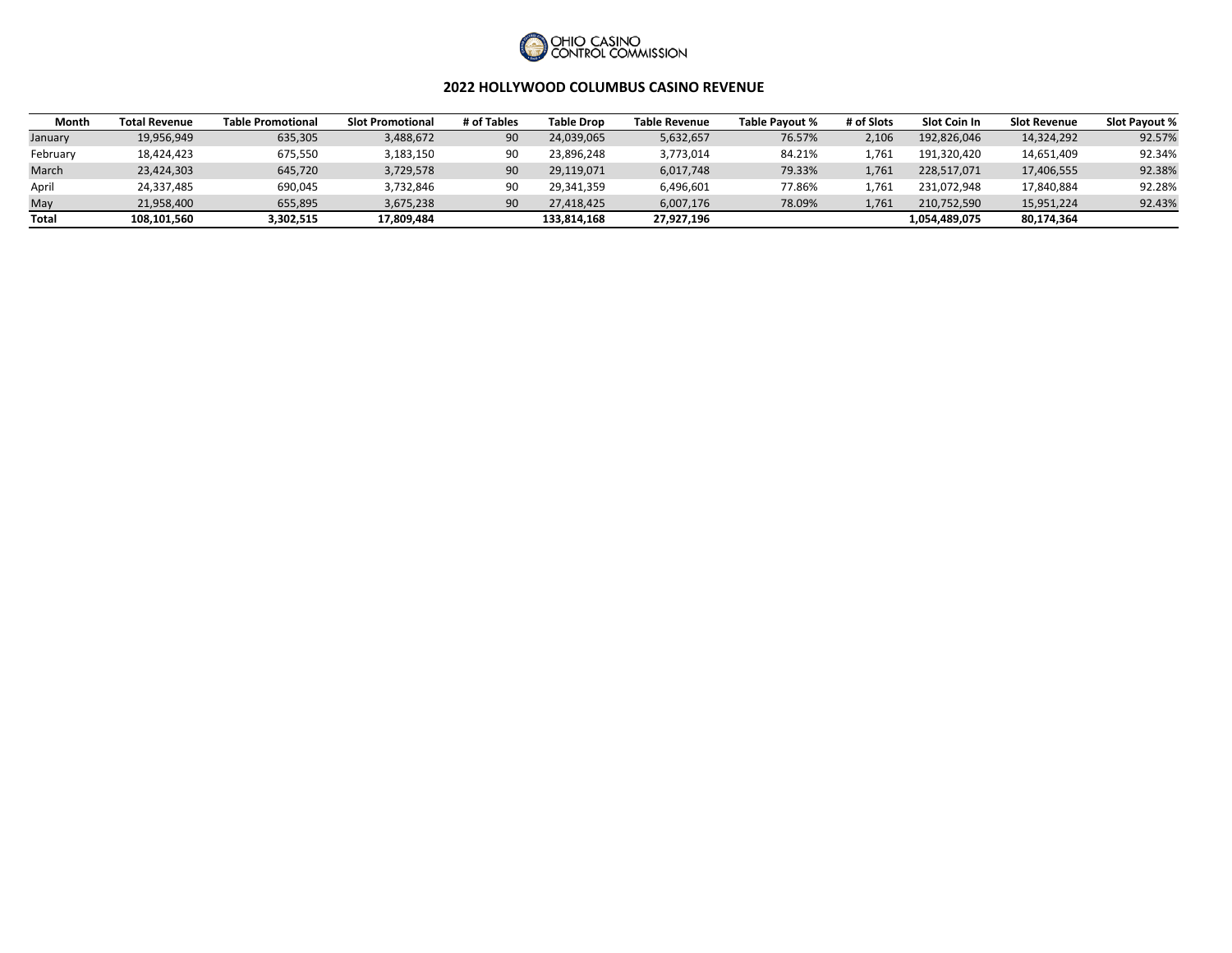

#### **2022 HARD ROCK CINCINNATI CASINO REVENUE**

| Month    | <b>Total Revenue</b> | <b>Table Promotional</b> | <b>Slot Promotional</b> | # of Tables | <b>Table Drop</b> | <b>Table Revenue</b> | Table Pavout % | # of Slots | <b>Slot Coin In</b> | <b>Slot Revenue</b> | <b>Slot Pavout %</b> |
|----------|----------------------|--------------------------|-------------------------|-------------|-------------------|----------------------|----------------|------------|---------------------|---------------------|----------------------|
| January  | 20,208,622           | 1,304,715                | 2,663,436               | 102         | 30,550,685        | 7,968,518            | 73.92%         | 601        | 164,548,193         | 12,240,104          | 92.56%               |
| February | 18,654,745           | L,322,905                | 1,635,631               | 102         | 29,130,658        | 6,239,480            | 78.58%         | 591.ء      | 148,527,227         | 12,415,265          | 91.64%               |
| March    | 22,905,047           | 1,454,185                | 2,163,218               | 102         | 35,929,851        | 7,620,711            | 78.79%         | 1.615      | 188.571.266         | 15,284,336          | 91.89%               |
| April    | 24,378,192           | 829,833                  | 2,214,768               | 102         | 32,021,357        | 9,324,768            | 70.88%         | 60۴        | 184,955,357         | 15,053,424          | 91.86%               |
| May      | 21,858,593           | 1,114,353                | 2,477,076               | 104         | 35.131.455        | 7,575,354            | 78.44%         | l.612      | 183,339,320         | 14,283,239          | 92.21%               |
| Total    | 108,005,199          | 6,025,991                | 11,154,129              |             | 162.764.006       | 38,728,831           |                |            | 869,941,363         | 69,276,368          |                      |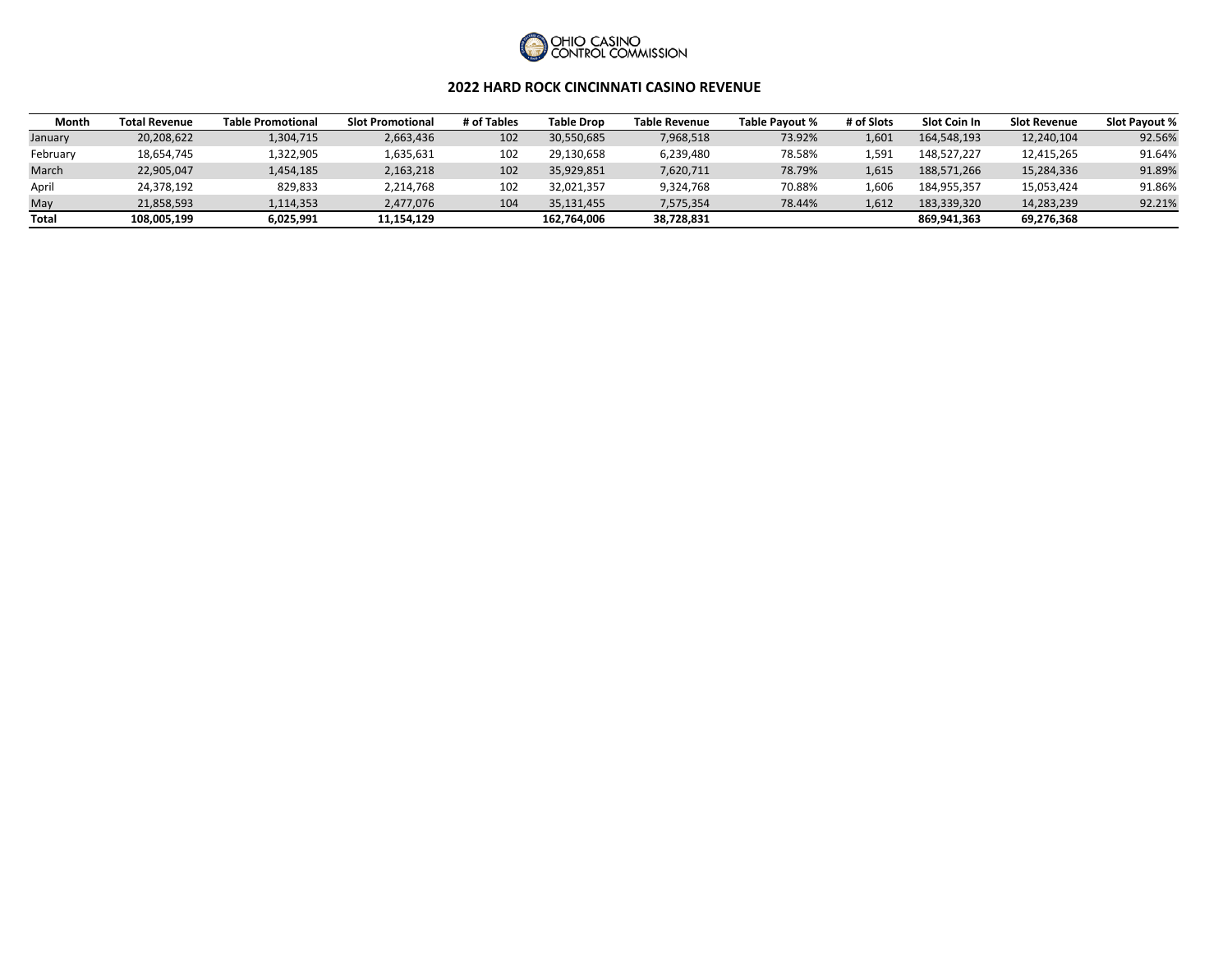

## **2022 HOLLYWOOD TOLEDO CASINO REVENUE**

| Month        | <b>Total Revenue</b> | <b>Table Promotional</b> | <b>Slot Promotional</b> | # of Tables | <b>Table Drop</b> | <b>Table Revenue</b> | Table Pavout % | # of Slots | Slot Coin In  | <b>Slot Revenue</b> | <b>Slot Pavout %</b> |
|--------------|----------------------|--------------------------|-------------------------|-------------|-------------------|----------------------|----------------|------------|---------------|---------------------|----------------------|
| January      | 17,159,367           | 294,981                  | 2,626,913               | 69          | 11,197,009        | 2,551,125            | 77.22%         | 1.284      | 176.371.514   | 14,608,242          | 91.72%               |
| February     | 18,012,374           | 292,580                  | 2,435,540               |             | 10,756,008        | 2,627,955            | 75.57%         | .284       | 182,277,630   | 15,384,419          | 91.56%               |
| March        | 22,460,035           | 316,603                  | 3,038,010               |             | 13,612,965        | 3,288,167            | 75.85%         | 1.284      | 225,542,301   | 19,171,868          | 91.5%                |
| April        | 21,067,906           | 285,920                  | 3,067,523               |             | 13,191,831        | 3,337,298            | 74.7%          | 284        | 218,605,915   | 17,730,608          | 91.89%               |
| May          | 20,516,845           | 258,708                  | 3,047,614               |             | 12.576.824        | 3,130,020            | 75.11%         | 1.284      | 209,305,492   | 17,386,825          | 91.69%               |
| <b>Total</b> | 99,216,527           | 1,448,792                | 14,215,600              |             | 61,334,637        | 14,934,565           |                |            | 1,012,102,852 | 84,281,962          |                      |